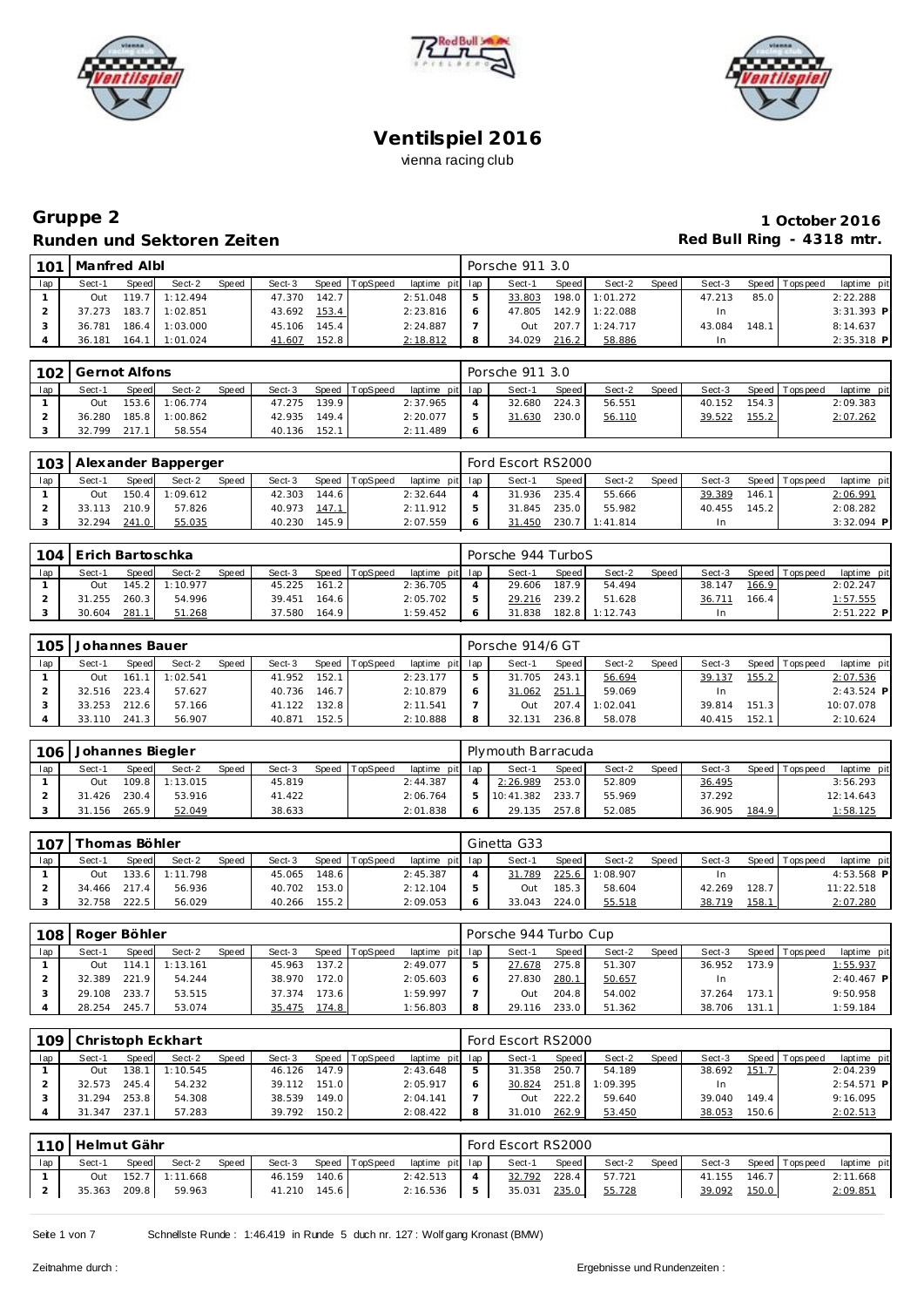





## **Gruppe 2 1 October 2016 Runden und Sektoren Zeiten**

| 189.0<br>36.808 | 59.525 | $\sim$ $\sim$<br>42.654<br>.<br>. | 2:18.987 | . . | 177<br>30<br>20.3<br>J / . 4 / J | 22.574<br>. <i>.</i> | In | 3:34.861 |
|-----------------|--------|-----------------------------------|----------|-----|----------------------------------|----------------------|----|----------|
|                 |        |                                   |          |     |                                  |                      |    |          |

| 111 |        |       | Hanspeter Genshofer |       |        |       |          |                 |           | Porsche 914/6 |       |          |       |          |       |            |              |
|-----|--------|-------|---------------------|-------|--------|-------|----------|-----------------|-----------|---------------|-------|----------|-------|----------|-------|------------|--------------|
| lap | Sect-1 | Speed | Sect-2              | Speed | Sect-3 | Speed | TopSpeed | laptime pit lap |           | Sect-1        | Speed | Sect-2   | Speed | Sect-3   | Speed | T ops peed | laptime pit  |
|     | Out    | 128.5 | 1:11.684            |       | 44.614 | 137.1 |          | 2:45.490        |           | 30.857        | 254.2 | 1:42.710 |       | 2:02.485 | 34.1  |            | 4:16.052     |
|     | 38.580 | 190.8 | 1:00.069            |       | 42.845 | 150.6 |          | 2:21.494        |           |               |       | In.      |       | In       |       |            | $3:30.025$ P |
|     | 35.341 | 210.6 | 58.422              |       | 41.405 | 149.2 |          | 2:15.168        |           | . ut          | 246.8 | 58.068   |       | 39.426   | 154.7 |            | 4:52.380     |
|     | 31.867 | 243.5 | 57.326              |       | 39.791 | 150.4 |          | 2:08.984        |           | 31.071        | 257.0 | 53.404   |       | In       |       |            | $2:17.443$ P |
|     | 30.767 | 257.4 | 56.402              |       | 40.164 | 150.6 |          | 2:07.333        | <b>10</b> |               |       |          |       |          |       |            |              |

| 112 |        |       | Georg Gimmenez   |       |        |       |                |                 | Alfa Romeo Sprint |         |          |       |        |       |                 |              |
|-----|--------|-------|------------------|-------|--------|-------|----------------|-----------------|-------------------|---------|----------|-------|--------|-------|-----------------|--------------|
| lap | Sect-1 | Speed | Sect-2           | Speed | Sect-3 |       | Speed TopSpeed | laptime pit lap | Sect-1            | Speed I | Sect-2   | Speed | Sect-3 |       | Speed Tops peed | laptime pit  |
|     | Out    |       | $119.0$ 1:13.374 |       |        |       |                | $3:03.566$ PI   | 38.553            | 181.8   | 1:25.794 |       |        |       |                 | $3:23.971$ P |
|     | Out    | 208.5 | 56.601           |       | 39.563 | 155.8 |                | 4:36.599        | <b>Out</b>        | 205.6 l | 1:02.153 |       | 41.288 | 152.8 |                 | 8:35.819     |
|     | 33.079 | 242.8 | 54.738           |       | 39.242 | 154.3 |                | 2:07.059        | 32.098            | 232.3   | 53.733   |       | 38.821 | 155.4 |                 | 2:04.652     |
|     | 32.019 | 251.8 | 54.205           |       | 38.379 | 155.8 |                | 2:04.603        |                   |         |          |       |        |       |                 |              |

| 113 | Matthias Grass |       |                  |       |        |       |                |                 | Ford Escort MK2 RS |       |          |         |        |       |                   |              |
|-----|----------------|-------|------------------|-------|--------|-------|----------------|-----------------|--------------------|-------|----------|---------|--------|-------|-------------------|--------------|
| lap | Sect-1         | Speed | Sect-2           | Speed | Sect-3 |       | Speed TopSpeed | laptime pit lap | Sect-1             | Speed | Sect-2   | Speed I | Sect-3 |       | Speed   Tops peed | laptime pit  |
|     | Out            |       | $129.4$ 1:14.063 |       | 41.853 | 156.3 |                | 2:36.350        | 30.616             | 246.1 | 53.596   |         | 37.739 | 162.9 |                   | 2:01.951     |
|     | 34.310         | 232.7 | 56.704           |       | 41.404 | 161.4 |                | 2:12.418        | 30.581             | 228.7 | 53.445   |         | 37.691 | 163.6 |                   | 2:01.717     |
|     | .311           | 235.7 | 56.540           |       | 39.507 | 163.4 |                | 2:07.358        | 31.650             | 234.4 | 1:39.014 |         |        |       |                   | $3:23.495$ P |

| 114 | Axel Hagemann |       |          |       |        |       |          |                 |   | BMW M1 Procar |       |          |         |        |       |                 |             |  |
|-----|---------------|-------|----------|-------|--------|-------|----------|-----------------|---|---------------|-------|----------|---------|--------|-------|-----------------|-------------|--|
| lap | Sect-1        | Speed | Sect-2   | Speed | Sect-3 | Speed | TopSpeed | laptime pit lap |   | Sect-1        | Speed | Sect-2   | Speed I | Sect-3 |       | Speed Tops peed | laptime pit |  |
|     | Out           | 100.3 | 1:08.188 |       | 49.574 | 113.6 |          | 2:46.570        | ь | 27.905        | 300.3 | 50.299   |         | 36.373 | 180.3 |                 | 1:54.577    |  |
|     | 35.030        | 244.2 | 1:02.838 |       | 41.065 | 173.4 |          | 2:18.933        | 6 | 27.565        | 304.3 | 51.612   |         | In.    |       |                 | 2:31.027 P  |  |
|     | 29.312 274.0  |       | 51.528   |       | 37.370 | 181.8 |          | 1:58.210        |   | 1uO           | 182.4 | 1:02.742 |         | 43.681 | 161.4 |                 | 10:45.035   |  |
|     | 27.883        | 295.4 | 50.001   |       | 36.020 | 183.1 |          | 1:53.904        | 8 | 30.710        | 233.0 | 55.137   |         | 40.478 | 168.8 |                 | 2:06.325    |  |

| 115 |        |       | Martin Hartmann |       |        |       |                |                 |   | Opel Manta A |              |        |       |        |       |                 |              |
|-----|--------|-------|-----------------|-------|--------|-------|----------------|-----------------|---|--------------|--------------|--------|-------|--------|-------|-----------------|--------------|
| lap | Sect-1 | Speed | Sect-2          | Speed | Sect-3 |       | Speed TopSpeed | laptime pit lap |   | Sect-1       | <b>Speed</b> | Sect-2 | Speed | Sect-3 |       | Speed Tops peed | laptime pit  |
|     | Out    |       | 190.4 1:01.929  |       | 45.107 | 152.8 |                | 2:21.205        |   | 32.993       | 222.5        | 57.608 |       | In     |       |                 | $2:23.423$ P |
|     | 31.601 | 253.0 | 55.737          |       | 40.040 | 144.0 |                | 2:07.378        |   | Out          | 187.5        | 58.069 |       | 41.182 | 137.6 |                 | 14:46.940    |
|     | 42.004 | 212.3 | 56.152          |       | 40.312 | 145.4 |                | 2:18.468        | 6 | 32.607       | 248.7        | 55.181 |       | 39.543 | 138.3 |                 | 2:07.331     |

| 116 | Johannes Huber |       |                |       |        |       |                |                 |               | Argo Buick IMSA |       |                |       |        |       |                |             |
|-----|----------------|-------|----------------|-------|--------|-------|----------------|-----------------|---------------|-----------------|-------|----------------|-------|--------|-------|----------------|-------------|
| lap | Sect-1         | Speed | Sect-2         | Speed | Sect-3 |       | Speed TopSpeed | laptime pit lap |               | Sect-1          | Speed | Sect-2         | Speed | Sect-3 |       | Speed Topspeed | laptime pit |
|     | Out            |       | 160.4 1:00.944 |       | 1n     |       |                | $2:27.619$ P 4  |               | 29.136          | 230.7 | 49.297         |       | 33.175 | 189.1 |                | 1:51.608    |
|     | Out            | 247.2 | 50.675         |       | 34.606 | 187.8 |                | 3:56.384        | $\mathcal{P}$ | 26.955          | 288.6 | 48.632         |       | 33.959 | 187.8 |                | 1:49.546    |
|     | 27.048         | 253.0 | 50.554         |       | 34.751 | 184.0 |                | 1:52.353        | $\circ$       | 26.878          |       | 290.6 1:09.798 |       | In     |       |                | 2:43.778 P  |

| 117 | Manfred Huemer |        |        |       |        |                   |         |         | 924<br>Porsche<br>and the control of the con- |       |        |       |        |                               |             |
|-----|----------------|--------|--------|-------|--------|-------------------|---------|---------|-----------------------------------------------|-------|--------|-------|--------|-------------------------------|-------------|
| lap | Sect-          | Speed. | Sect-2 | Speed | Sect-3 | TopSpeed<br>Speed | laptime | pit lap | Sect-                                         | Speed | Sect-2 | Speed | Sect-3 | Speed  <br><b>T</b> ops pee d | laptime pit |

| 118 | Sigi Innauer |              |          |       |        |       |                  |                 | Porsche 935 DP2 |       |        |       |        |       |                |              |
|-----|--------------|--------------|----------|-------|--------|-------|------------------|-----------------|-----------------|-------|--------|-------|--------|-------|----------------|--------------|
| lap | Sect-1       | <b>Speed</b> | Sect-2   | Speed | Sect-3 |       | Speed   TopSpeed | laptime pit lap | Sect-1          | Speed | Sect-2 | Speed | Sect-3 |       | Speed Topspeed | laptime pit  |
|     | Out          | 125.3 l      | 1:10.780 |       | 46.236 | 162.2 |                  | 2:44.536        | 26.710          | 258.7 | 49.550 |       | 34.786 | 194.9 |                | 1:51.046     |
|     | 34.568       | 204.0        | 57.269   |       | 39.311 | 192.9 |                  | 2:11.148        | 27.327          | 259.9 | 48.775 |       | In.    |       |                | $2:36.728$ P |
|     | 30.128       | 237.8        | 51.969   |       | 36.924 | 194.6 |                  | 1:59.021        | Out             | 199.0 | 53.483 |       | 37.788 | 191.5 |                | 9:48.399     |
|     | 27.100       | 257.0        | 51.860   |       | 35.724 | 193.5 |                  | 1:54.684        | 26.861          | 246.8 | 51.044 |       | 36.667 | 185.6 |                | 1:54.572     |
|     |              |              |          |       |        |       |                  |                 |                 |       |        |       |        |       |                |              |

| 119 | Ottokar | Jakobs |        |       |        |                   |                 | . 011<br>Porsche |       |        |       |        |                     |                 |
|-----|---------|--------|--------|-------|--------|-------------------|-----------------|------------------|-------|--------|-------|--------|---------------------|-----------------|
| lap | Sect-1  | Speed. | Sect-2 | Speed | Sect-3 | TopSpeed<br>Speed | laptime pit lap | Sect-            | Speed | Sect-2 | Speed | Sect-3 | Topspeed<br>Speed ' | pitl<br>laptime |

|     | 120 Kurt Jordan |       |                |              |        |       |                |                 |   | Porsche 914/6 GT |                        |          |       |        |       |                |              |
|-----|-----------------|-------|----------------|--------------|--------|-------|----------------|-----------------|---|------------------|------------------------|----------|-------|--------|-------|----------------|--------------|
| lap | Sect-1          | Speed | Sect-2         | <b>Speed</b> | Sect-3 |       | Speed TopSpeed | laptime pit lap |   | Sect-1           | Speed                  | Sect-2   | Speed | Sect-3 |       | Speed Topspeed | laptime pit  |
|     | Out             | 138.1 | 1 1:11.894     |              | 47.538 | 149.4 |                | 2:47.087        |   | 31.992           | 232.0                  | 57.678   |       | 41.640 | 114.0 |                | 2:11.310     |
|     | 33.711          | 207.9 | 59.628         |              | 41.746 | 153.0 |                | 2:15.085        |   | 45.685           | $143.6$ $\blacksquare$ | 1:30.878 |       | In.    |       |                | $3:32.538$ P |
|     | 32.772 212.8    |       | 58.977         |              | 41.325 | 153.6 |                | 2:13.074        |   | Out              | 199.5                  | 1:03.392 |       | 41.978 | 152.8 |                | 8:18.242     |
|     | 34.654          |       | 202.0 1:00.216 |              | 42.101 | 151.0 |                | 2:16.971        | 8 | 32.931           | 237.1                  | 58.214   |       | 42.014 | 151.9 |                | 2:13.159     |
|     |                 |       |                |              |        |       |                |                 |   |                  |                        |          |       |        |       |                |              |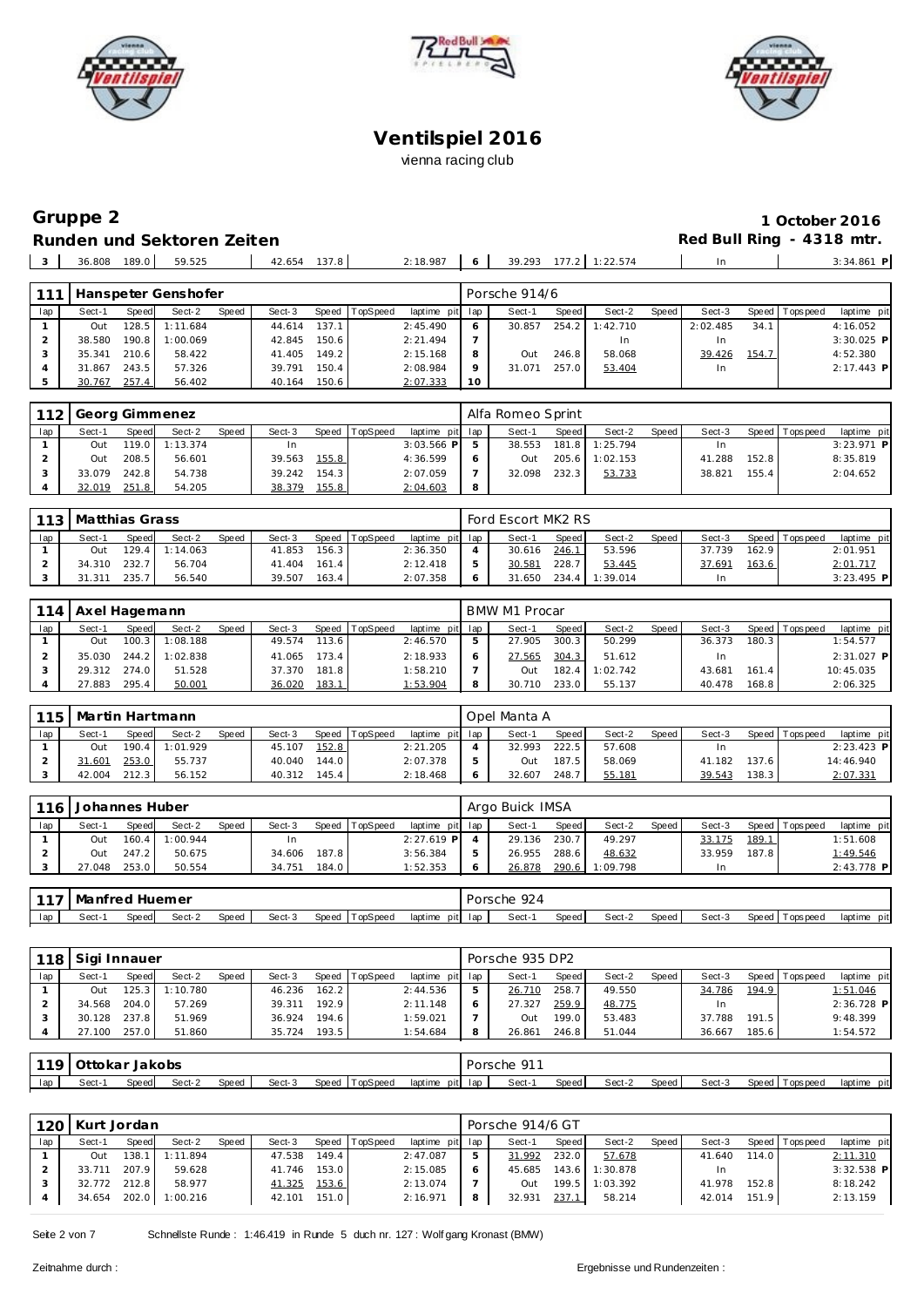





## **Gruppe 2 1 October 2016** Runden und Sektoren Zeiten **aber auch der Einer Einer Erne** der Red Bull Ring - 4318 mtr.

| 122 | Dominik Karner |       |          |              |        |       |          |                 |    | VW Käfer   |              |          |       |        |                 |              |  |
|-----|----------------|-------|----------|--------------|--------|-------|----------|-----------------|----|------------|--------------|----------|-------|--------|-----------------|--------------|--|
| lap | Sect-1         | Speed | Sect-2   | <b>Speed</b> | Sect-3 | Speed | TopSpeed | laptime pit lap |    | Sect-1     | <b>Speed</b> | Sect-2   | Speed | Sect-3 | Speed Tops peed | laptime pit  |  |
|     | Out            | 152.7 | 1:04.533 |              | 41.673 | 156.1 |          | 2:29.133        |    | 32.122     | 245.4        | 54.936   |       | In     |                 | $2:26.986$ P |  |
|     | 34.597         | 203.7 | 59.530   |              | 40.548 | 152.5 |          | 2:14.675        | b. | <b>Out</b> | 144.4        | 1:00.076 |       | In     |                 | 17:59.492 P  |  |
|     | 31.373         | 238.5 | 55.930   |              | 38.965 | 156.5 |          | 2:06.268        | -6 |            |              |          |       |        |                 |              |  |

| 123 |          |                       | Philipp Kennewell |              |        |                |                 | <b>BMW 2002</b> |       |                  |       |        |                |             |
|-----|----------|-----------------------|-------------------|--------------|--------|----------------|-----------------|-----------------|-------|------------------|-------|--------|----------------|-------------|
| lap | Sect-1   | Speed                 | Sect-2            | <b>Speed</b> | Sect-3 | Speed TopSpeed | laptime pit lap | Sect-           | Speed | Sect-2           | Speed | Sect-3 | Speed Topspeed | laptime pit |
|     | Out      | 111<br>$\overline{2}$ | 1:13.864          |              | 45.983 |                | 2:46.255        | 32.591          | 199.0 | 58.165           |       | 40.493 |                | 2:11.249    |
|     | 2:49.151 | 210.4                 | 57.453            |              | 40.206 |                | 4:26.810        | 10:07.295       |       | $167.5$ 1:06.578 |       | 43.420 |                | 11:57.293   |
|     | 33.659   | 189.9                 | 59.744            |              | 41.191 |                | 2:14.594        |                 |       |                  |       |        |                |             |

| 124 |        |       | Christian Kerbler |       |        |       |          |                 |          | Caterham Super Seven |       |          |       |        |       |                 |              |
|-----|--------|-------|-------------------|-------|--------|-------|----------|-----------------|----------|----------------------|-------|----------|-------|--------|-------|-----------------|--------------|
| lap | Sect-1 | Speed | Sect-2            | Speed | Sect-3 | Speed | TopSpeed | laptime pit lap |          | Sect-1               | Speed | Sect-2   | Speed | Sect-3 |       | Speed Tops peed | laptime pit  |
|     | Out    | 170.9 | 59.423            |       | 42.409 | 180.0 |          | 2:19.491        |          | 27.173               | 269.9 | 50.784   |       | 36.487 | 147.3 |                 | 1:54.444     |
|     | 28.713 | 229.4 | 50.952            |       | 35.522 | 183.1 |          | 1:55.187        |          | 52.602               | 130.9 | 1:24.527 |       | ln.    |       |                 | $3:35.755$ P |
|     | 27.498 | 276.3 | 48.875            |       | 36.508 | 178.5 |          | 1:52.881        | 8        | Out                  | 205.8 | 53.276   |       | 37.397 | 169.8 |                 | 7:39.621     |
|     | 28.416 | 225.3 | 51.999            |       | In     |       |          | $2:06.627$ P    |          | 27.501               | 256.2 | 50.263   |       | 35.907 | 147.1 |                 | 1:53.671     |
|     | Out    | 246.8 | 48.831            |       | 35.140 | 184.0 |          | 2:36.773        | $10^{-}$ |                      |       |          |       |        |       |                 |              |

|     | 125   Franz Kerzner |       |                  |              |        |       |          |                 | Ford Escort |       |                |       |        |       |                   |             |
|-----|---------------------|-------|------------------|--------------|--------|-------|----------|-----------------|-------------|-------|----------------|-------|--------|-------|-------------------|-------------|
| lap | Sect-1              | Speed | Sect-2           | <b>Speed</b> | Sect-3 | Speed | TopSpeed | laptime pit lap | Sect-1      | Speed | Sect-2         | Speed | Sect-3 |       | Speed   Tops peed | laptime pit |
|     | Out                 |       | $117.1$ 1:16.462 |              | 42.852 | 152.3 |          | 2:38.950        | 34.834      |       | 222.2 1:20.493 |       | 45.747 | 130.8 |                   | 2:41.074    |
|     | 33.767              | 186.4 | 59.990           |              | 43.179 | 157.7 |          | 2:16.936        |             |       |                |       |        |       |                   |             |

|     |        | 126   Michael Krammer<br>Speed<br>Sect-2<br>Sect-3<br>Speed TopSpeed<br>Sect-1<br><b>Speed</b><br>149.4<br>1:00.615<br>161.2<br>41.817<br>Out<br>34.052 227.8<br>54.673<br>146.7<br>41.870 |        |  |        |       |  |                 | Fiat Abarth Rally 131 |       |          |       |        |       |                |              |
|-----|--------|--------------------------------------------------------------------------------------------------------------------------------------------------------------------------------------------|--------|--|--------|-------|--|-----------------|-----------------------|-------|----------|-------|--------|-------|----------------|--------------|
| lap |        |                                                                                                                                                                                            |        |  |        |       |  | laptime pit lap | Sect-1                | Speed | Sect-2   | Speed | Sect-3 |       | Speed Topspeed | laptime pit  |
|     |        |                                                                                                                                                                                            |        |  |        |       |  | 2:22.158        | 32.902                | 241.7 | 53.498   |       | 40.099 | 152.8 |                | 2:06.499     |
|     |        |                                                                                                                                                                                            |        |  |        |       |  | 2:10.595        | 31.553                | 216.5 | 55.196   |       | In.    |       |                | $2:37.331$ P |
|     | 33.298 | 239.2                                                                                                                                                                                      | 54.610 |  | 40.869 | 149.0 |  | 2:08.777        | 1uO                   | 198.0 | 1:01.441 |       | 38.517 | 151.9 |                | 10:27.352    |
|     | 32.076 | 224.3                                                                                                                                                                                      | 55.286 |  | 39.043 | 151.7 |  | 2:06.405        | 31.096                | 220.7 | 55.016   |       | 38.311 | 149.0 |                | 2:04.423     |

| 127 |        |       | Wolfgang Kronast |       |        |       |          |                 | <b>BMW 2002</b> |       |          |         |        |       |                |              |
|-----|--------|-------|------------------|-------|--------|-------|----------|-----------------|-----------------|-------|----------|---------|--------|-------|----------------|--------------|
| lap | Sect-1 | Speed | Sect-2           | Speed | Sect-3 | Speed | TopSpeed | laptime pit lap | Sect-1          | Speed | Sect-2   | Speed I | Sect-3 |       | Speed Topspeed | laptime pit  |
|     | Out    |       | 156.8 1:05.743   |       | 41.097 | 173.6 |          | 2:29.645        | Out             | 273.0 | 50.489   |         | 38.317 | 190.8 |                | 3:17.051     |
|     | 30.027 | 235.7 | 52.150           |       | 36.924 | 182.4 |          | 1:59.101        | 27.290          | 300.3 | 45.991   |         | 33.138 | 196.4 |                | 1:46.419     |
|     | 28.043 | 259.1 | 48.881           |       | 1n     |       |          | $2:05.459$ P 6  | 26.032          | 281.1 | 1:39.853 |         |        |       |                | $3:23.609$ P |

| 128 | Markus Lipp |       |          |              |        |       |                |                 |   | Alfa Romeo Alfetta GT2 |       |        |       |        |       |                 |              |  |
|-----|-------------|-------|----------|--------------|--------|-------|----------------|-----------------|---|------------------------|-------|--------|-------|--------|-------|-----------------|--------------|--|
| lap | Sect-1      | Speed | Sect-2   | <b>Speed</b> | Sect-3 |       | Speed TopSpeed | laptime pit lap |   | Sect-1                 | Speed | Sect-2 | Speed | Sect-3 |       | Speed Tops peed | laptime pit  |  |
|     | Out         | 166.2 | 1:03.182 |              | 44.747 | 138.5 |                | 2:30.152        |   | 31.553                 | 241.3 | 52.537 |       | 38.349 | 156.3 |                 | 2:02.439     |  |
|     | 34.723      | 218.0 | 57.978   |              | 38.139 | 151.9 |                | 2:10.840        |   | 30.348                 | 257.8 | 54.495 |       | In     |       |                 | $2:22.361$ P |  |
|     | 31.936      | 242.1 | 53.439   |              | 36.710 | 153.4 |                | 2:02.085        |   |                        |       |        |       |        |       |                 | 11:25.742    |  |
|     | 31.061      | 234.7 | 55.428   |              | 37.684 | 154.3 |                | 2:04.173        | 8 |                        |       |        |       |        |       |                 |              |  |

| 129 | Alfred Loibl |       |                |       |        |       |                |                 | Porsche 911 |       |          |       |        |       |                 |              |
|-----|--------------|-------|----------------|-------|--------|-------|----------------|-----------------|-------------|-------|----------|-------|--------|-------|-----------------|--------------|
| lap | Sect-1       | Speed | Sect-2         | Speed | Sect-3 |       | Speed TopSpeed | laptime pit lap | Sect-1      | Speed | Sect-2   | Speed | Sect-3 |       | Speed Tops peed | laptime pit  |
|     | Out          |       | 122.0 1:10.793 |       | 46.446 | 142.7 |                | 2:42.215        | 31.943      | 255.4 | 55.490   |       | 41.374 | 150.4 |                 | 2:08.807     |
|     | 33.135       | 221.6 | 57.422         |       | 40.271 | 149.0 |                | 2:10.828        | 33.297      | 214.0 | 1:38.461 |       | In.    |       |                 | $3:22.626$ P |
|     | 32.001       | 254.6 | 55.879         |       | 42.661 | 147.1 |                | 2:10.541        | Out         | 226.5 | 1:00.135 |       | 40.260 | 141.5 |                 | 8:46.652     |
|     | 32.820       | 251.8 | 56.349         |       | 39.545 | 147.7 |                | 2:08.714        | 32.423      | 255.4 | 54.971   |       | 38.856 | 146.9 |                 | 2:06.250     |

| 130 <sup>1</sup> | Stefan Mahlknecht<br>Sect-2<br>Sect-3<br>Speed   TopSpeed<br>Speed<br>Sect-1<br>Speed<br>178.2<br>149.51<br>41.232<br>1:04.290<br>Out<br>288.1<br>48.519<br>140.1<br>28.833<br>37.931 |       |        |  |        |       |  |                 | Lotus Super Seven |        |       |          |       |        |       |                |              |
|------------------|---------------------------------------------------------------------------------------------------------------------------------------------------------------------------------------|-------|--------|--|--------|-------|--|-----------------|-------------------|--------|-------|----------|-------|--------|-------|----------------|--------------|
| lap              |                                                                                                                                                                                       |       |        |  |        |       |  | laptime pit lap |                   | Sect-1 | Speed | Sect-2   | Speed | Sect-3 |       | Speed Topspeed | laptime pit  |
|                  |                                                                                                                                                                                       |       |        |  |        |       |  | 2:27.082        |                   | 26.860 | 293.3 | 48.181   |       | 33.881 | 179.4 |                | 1:48.922     |
|                  |                                                                                                                                                                                       |       |        |  |        |       |  | 1:55.283        |                   | 26.992 | 297.0 | 1:07.558 |       |        |       |                | $2:47.145$ P |
|                  | 30.433                                                                                                                                                                                | 256.6 | 49.369 |  | 34.522 | 179.1 |  | 1:54.324        |                   | Out    | 203.0 | 51.007   |       | 34.189 | 179.7 |                | 8:45.494     |
|                  | 27.809                                                                                                                                                                                | 296.5 | 48.689 |  | 34.459 | 179.4 |  | 1:50.957        |                   | 27.032 | 298.1 | 47.725   |       | 33.643 | 178.5 |                | 1:48.400     |
|                  | 28.311                                                                                                                                                                                | 237.1 | 50.148 |  | 34.462 | 178.2 |  | 1:52.921        | 10                |        |       |          |       |        |       |                |              |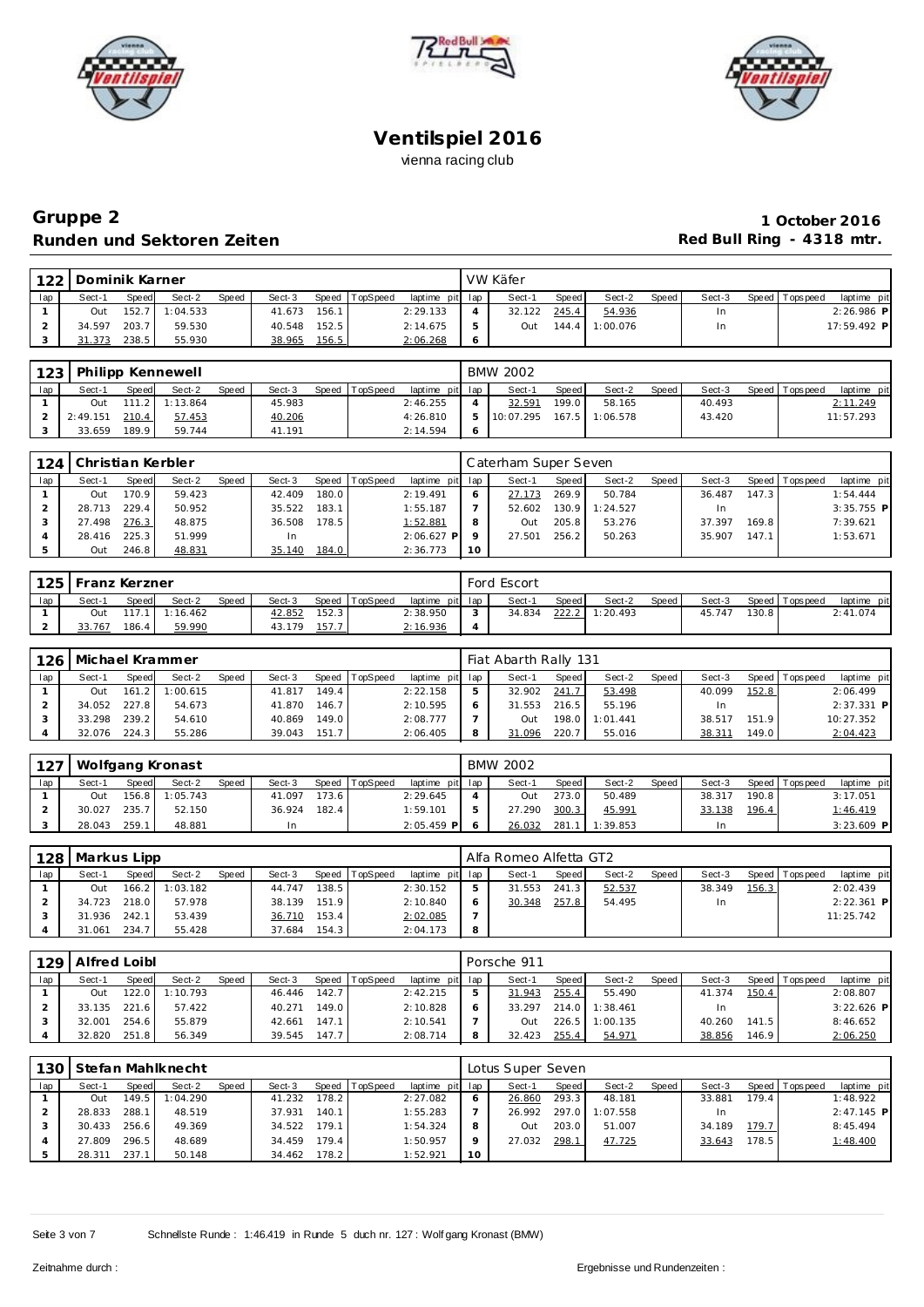





## **Gruppe 2 1 October 2016 Runden und Sektoren Zeiten Red Bull Ring - 4318 mtr.**

| 131 |        |       | Waldemar Mahlknecht |       |        |         |                |                 |   |        |       |                |       |        |       |                 |              |
|-----|--------|-------|---------------------|-------|--------|---------|----------------|-----------------|---|--------|-------|----------------|-------|--------|-------|-----------------|--------------|
| lap | Sect-1 | Speed | Sect-2              | Speed | Sect-3 |         | Speed TopSpeed | laptime pit lap |   | Sect-1 | Speed | Sect-2         | Speed | Sect-3 |       | Speed Tops peed | laptime pit  |
|     | Out    |       | $131.5$ 1:08.215    |       | 45.379 | 158.4   |                | 2:42.778        |   | 27.766 | 290.1 | 47.208         |       | 36.756 | 172.5 |                 | 1:51.730     |
|     | 29.378 | 268.5 | 49.126              |       | 34.368 | 173.9   |                | 1:52.872        |   | 26.952 | 283.0 | 47.447         |       | 34.462 | 174.2 |                 | 1:48.861     |
|     | 28.173 | 292.2 | 49.341              |       | 33.569 | 180.0   |                | 1:51.083        |   | 27.447 |       | 274.0 1:42.700 |       | In     |       |                 | $3:38.678$ P |
|     | 26.823 | 289.6 | 47.854              |       | 33.676 | 177.0 l |                | 1:48.353        | 8 |        |       |                |       |        |       |                 |              |

| 132 | l Markus Mair |       |          |       |        |       |          |                 |         | Alfa Romeo GT Junior |       |          |         |        |       |                 |              |
|-----|---------------|-------|----------|-------|--------|-------|----------|-----------------|---------|----------------------|-------|----------|---------|--------|-------|-----------------|--------------|
| lap | Sect-1        | Speed | Sect-2   | Speed | Sect-3 | Speed | TopSpeed | laptime pit lap |         | Sect-1               | Speed | Sect-2   | Speed I | Sect-3 |       | Speed Tops peed | laptime pit  |
|     | Out           | 141.4 | 1:01.060 |       | 43.023 | 155.8 |          | 2:21.398        |         | 34.446               | 231.7 | 55.686   |         | 38.924 | 114.5 |                 | 2:09.056     |
|     | 31.939        | 235.0 | 55.213   |       | 39.814 | 157.4 |          | 2:06.966        |         | 45.161               | 149.5 | 1:31.222 |         |        |       |                 | $3:33.420$ P |
|     | 32.162        | 259.9 | 55.658   |       | 38.231 | 158.1 |          | 2:06.051        |         | 1uO                  | 193.5 | 1:01.737 |         | 39.706 | 157.9 |                 | 8:10.590     |
|     | 30.773        | 263.7 | 53.406   |       | 37.470 | 160.0 |          | 2:01.649        | $\circ$ | 30.544               | 260.3 | 52.311   |         | 36.826 | 159.5 |                 | 1:59.681     |
|     | 29.902        | 265.9 | 54.589   |       | 38.023 | 157.9 |          | 2:02.514        | 10      |                      |       |          |         |        |       |                 |              |

| 133 | Hubert Matl |       |                  |       |        |       |                |                 |               | Porsche 911 |       |                  |       |          |       |                 |              |
|-----|-------------|-------|------------------|-------|--------|-------|----------------|-----------------|---------------|-------------|-------|------------------|-------|----------|-------|-----------------|--------------|
| lap | Sect-1      | Speed | Sect-2           | Speed | Sect-3 |       | Speed TopSpeed | laptime pit lap |               | Sect-1      | Speed | Sect-2           | Speed | Sect-3   |       | Speed Tops peed | laptime pit  |
|     | Out         |       | $121.2$ 1:10.817 |       | 45.332 | 148.6 |                | 2: 41.317       | $\mathcal{P}$ | 30.714      | 246.5 | 55.059           |       | 38.523   | 153.6 |                 | 2:04.296     |
|     | 35.046      | 203.2 | 59.911           |       | 40.845 | 154.5 |                | 2:15.802        | -6            | 33.332      |       | $199.2$ 1:39.679 |       | 1:14.277 | 41.6  |                 | 3:27.288     |
|     | 34.721      | 225.3 | 55.679           |       | 38.733 | 155.8 |                | 2:09.133        |               |             |       | In.              |       | In       |       |                 | $3:55.473$ P |
|     | 31.249      | 258.7 | 54.869           |       | 38.574 | 155.6 |                | 2:04.692        | - 8           |             |       |                  |       |          |       |                 |              |

| 134 | Gotthard Mayr |       |          |       |        |       |          |                 |         | BMW M1 Procar |       |          |       |        |       |                 |              |
|-----|---------------|-------|----------|-------|--------|-------|----------|-----------------|---------|---------------|-------|----------|-------|--------|-------|-----------------|--------------|
| lap | Sect-1        | Speed | Sect-2   | Speed | Sect-3 | Speed | TopSpeed | laptime pit lap |         | Sect-1        | Speed | Sect-2   | Speed | Sect-3 |       | Speed Tops peed | laptime pit  |
|     | Out           | 174.6 | 1:02.826 |       | 42.004 | 152.1 |          | 2:23.395        |         | 27.599        | 256.6 | 50.052   |       | 34.773 | 184.9 |                 | 1:52.424     |
|     | 32.297        | 229.1 | 53.836   |       | 37.048 | 166.2 |          | 2:03.181        |         | 28.044        | 253.0 | 1:17.595 |       |        |       |                 | $2:54.258$ P |
|     | 31.265        | 226.2 | 53.153   |       | 35.981 | 180.9 |          | 2:00.399        | 8       | 1uO           | 182.4 | 56.122   |       | 37.971 | 180.6 |                 | 9:10.574     |
|     | 27.536        | 253.4 | 52.347   |       | 35.412 | 182.1 |          | 1:55.295        | $\circ$ | 27.000        | 257.0 | 48.999   |       | 34.493 | 183.7 |                 | 1:50.492     |
|     | 29.880        | 220.4 | 52.770   |       | 37.047 | 182.1 |          | 1:59.697        | 10      |               |       |          |       |        |       |                 |              |

| 135 | Michael Mitterer |       |          |              |        |       |          |                 | Mazda RX3 |       |        |         |        |       |                |             |
|-----|------------------|-------|----------|--------------|--------|-------|----------|-----------------|-----------|-------|--------|---------|--------|-------|----------------|-------------|
| lap | Sect-1           | Speed | Sect-2   | <b>Speed</b> | Sect-3 | Speed | TopSpeed | laptime pit lap | Sect-1    | Speed | Sect-2 | Speed I | Sect-3 |       | Speed Topspeed | laptime pit |
|     | Out              | 135.8 | 1:11.031 |              | 45.393 | 161.2 |          | 2:41.487        | 29.509    | 254.2 | 51.130 |         | 38.293 | 169.0 |                | 1:58.932    |
|     | 30.403           | 217.7 | 53.501   |              | 40.351 | 161.7 |          | 2:04.255        | 29.342    | 240.6 | 51.870 |         | 35.992 | 166.7 |                | 1:57.204    |
|     | 30.016           | 257.4 | 51.802   |              | 37.960 | 161.7 |          | 1:59.778        |           |       |        |         |        |       |                |             |

| 136 | Gerald Müller |       |                |       |        |       |                |                 |         | Ford Escort RS2000 |       |                |       |          |       |                 |              |
|-----|---------------|-------|----------------|-------|--------|-------|----------------|-----------------|---------|--------------------|-------|----------------|-------|----------|-------|-----------------|--------------|
| lap | Sect-1        | Speed | Sect-2         | Speed | Sect-3 |       | Speed TopSpeed | laptime pit lap |         | Sect-1             | Speed | Sect-2         | Speed | Sect-3   |       | Speed Tops peed | laptime pit  |
|     | Out           |       | 138.0 1:10.531 |       | 46.523 | 141.9 |                | 2:43.327        |         | 35.843             |       | 202.0 1:12.686 |       | 42.364   | 153.0 |                 | 2:30.893     |
|     | 36.762        | 197.1 | 59.630         |       | 39.129 | 158.4 |                | 2:15.521        | b       | 33.168             | 201.5 | 56.767         |       | 1:03.373 | 48.1  |                 | 2:33.308     |
|     | 32.146        | 211.4 | 58.446         |       | 40.909 | 155.6 |                | 2:11.501        | $\circ$ | 54.301             | 161.1 | 111:15.674     |       | In       |       |                 | $3:14.543$ P |

|     | 137   Franz Ostermaier |         |          |       |        |       |                |                 |    | BMW M1 Procar |       |          |       |        |       |                 |             |
|-----|------------------------|---------|----------|-------|--------|-------|----------------|-----------------|----|---------------|-------|----------|-------|--------|-------|-----------------|-------------|
| lap | Sect-1                 | Speed   | Sect-2   | Speed | Sect-3 |       | Speed TopSpeed | laptime pit lap |    | Sect-1        | Speed | Sect-2   | Speed | Sect-3 |       | Speed Tops peed | laptime pit |
|     | Out                    | 182.0 l | 1:00.449 |       | 41.246 | 179.1 |                | 2:22.141        | 6  | 27.784        | 255.8 | 49.244   |       | 35.837 | 184.3 |                 | 1:52.865    |
|     | 29.470                 | 205.3   | 52.768   |       | 36.654 | 181.8 |                | 1:58.892        |    | 26.562        | 285.0 | 1:14.460 |       | In.    |       |                 | 2:53.587 P  |
|     | 29.312                 | 249.1   | 51.668   |       | 36.820 | 179.4 |                | 1:57.800        | 8  | Out           | 218.0 | 53.755   |       | 36.312 | 181.2 |                 | 8:43.028    |
|     | 27.782                 | 278.7   | 51.798   |       | 36.207 | 180.6 |                | 1:55.787        | Q  | 26.705        | 285.5 | 48.681   |       | 34.591 | 175.9 |                 | 1:49.977    |
|     | 29.499                 | 221.6   | 53.046   |       | 35.659 | 179.7 |                | 1:58.204        | 10 |               |       |          |       |        |       |                 |             |

|     |        |       | 138 Christoph Pfeifhofer |       |        |       |                |                 | Porsche 911 ST   |       |          |       |        |       |                 |              |
|-----|--------|-------|--------------------------|-------|--------|-------|----------------|-----------------|------------------|-------|----------|-------|--------|-------|-----------------|--------------|
| lap | Sect-1 | Speed | Sect-2                   | Speed | Sect-3 |       | Speed TopSpeed | laptime pit lap | Sect-            | Speed | Sect-2   | Speed | Sect-3 |       | Speed Tops peed | laptime pit  |
|     | Out    |       | 134.6 1:12.761           |       | 39.578 | 166.9 |                | 2:29.256        | Out              | 260.3 | 49.451   |       | 36.029 | 175.3 |                 | 2:56.382     |
|     | 30.214 | 259.9 | 50.900                   |       | In     |       |                | $2:01.659$ P    | $\cdot$ : 21.051 | 196.3 | 1:10.647 |       | In     |       |                 | $6:30.740$ P |

|     | 139 Klaus Presterl |       |          |              |        |       |                 |                 | Porsche 911 |       |        |       |        |       |                 |              |
|-----|--------------------|-------|----------|--------------|--------|-------|-----------------|-----------------|-------------|-------|--------|-------|--------|-------|-----------------|--------------|
| lap | Sect-1             | Speed | Sect-2   | <b>Speed</b> | Sect-3 | Speed | <b>TopSpeed</b> | laptime pit lap | Sect-1      | Speed | Sect-2 | Speed | Sect-3 |       | Speed Tops peed | laptime pit  |
|     | Out                | 159.0 | 1:03.859 |              | 43.210 | 156.7 |                 | 2:32.784        | 30.365      | 227.7 | 53.573 |       | 37.427 | 162.7 |                 | 2:01.365     |
|     | 30.872             | 249.1 | 53.577   |              | 38.604 | 157.9 |                 | 2:03.053        | 29.829      | 268.5 | 51.913 |       | In     |       |                 | $2:32.200$ P |
|     | 30.435             | 262.4 | 54.716   |              | 38.514 | 157.4 |                 | 2:03.665        | TuO         | 194.9 | 57.589 |       | 41.395 | 151.9 |                 | 10:18.297    |
|     | 30.279             | 243.1 | 52.745   |              | 38.633 | 158.1 |                 | 2:01.657        | 33.267      | 215.1 | 56.093 |       | 37.947 | 161.2 |                 | 2:07.307     |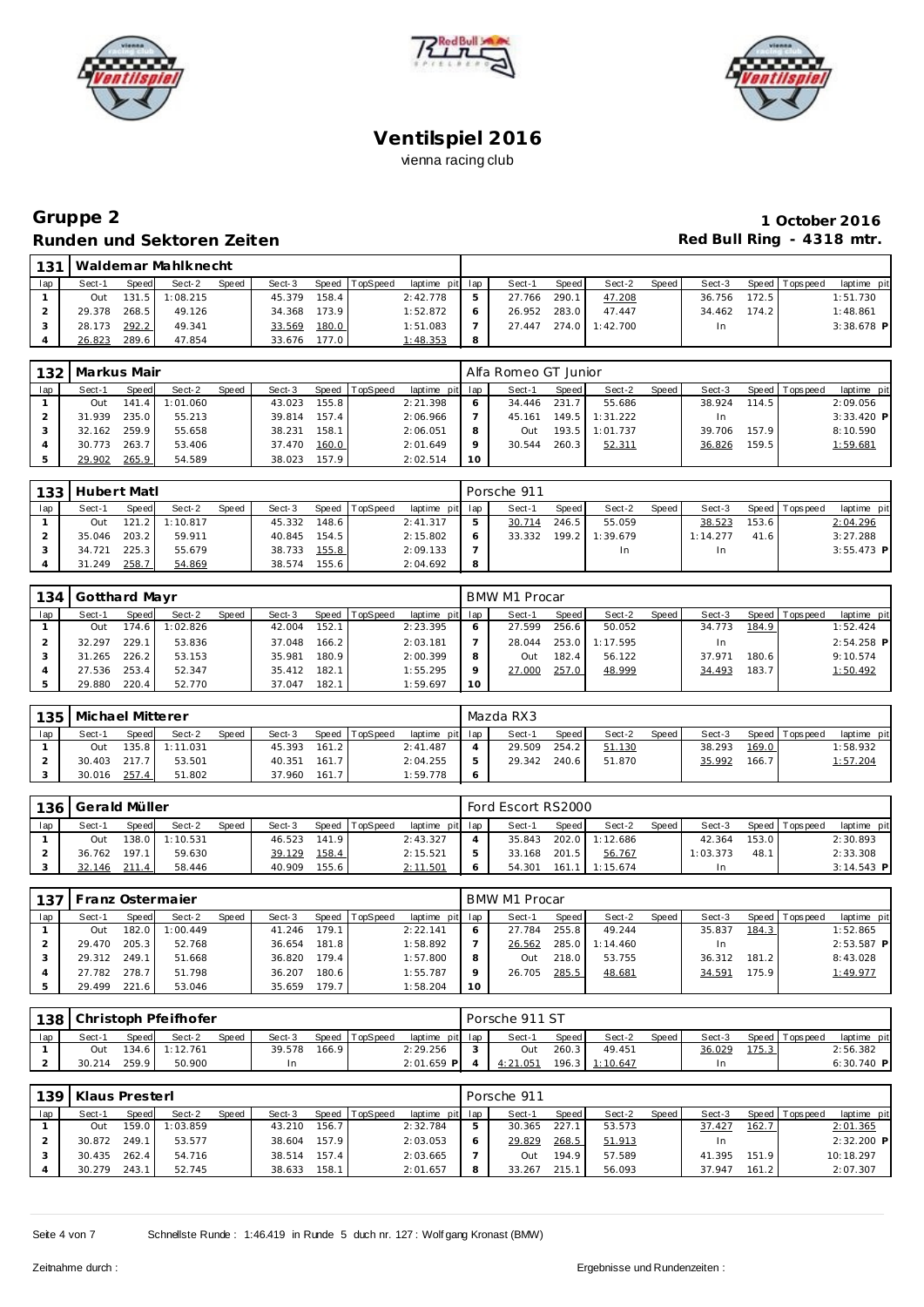





# **Gruppe 2 1 October 2016 Runden und Sektoren Zeiten Red Bull Ring - 4318 mtr.**

| 140 | I Michael Putz |       |          |       |        |       |          |                 | <b>BMW 2002</b> |        |          |       |        |       |                 |              |
|-----|----------------|-------|----------|-------|--------|-------|----------|-----------------|-----------------|--------|----------|-------|--------|-------|-----------------|--------------|
| lap | Sect-1         | Speed | Sect-2   | Speed | Sect-3 | Speed | TopSpeed | laptime pit lap | Sect-1          | Speed  | Sect-2   | Speed | Sect-3 |       | Speed Tops peed | laptime pit  |
|     | Out            | 175.5 | 1:01.000 |       | 45.692 | 149.4 |          | 2:21.082        | 30.971          | 245.7  | 51.840   |       | 36.635 | 159.1 |                 | 1:59.446     |
|     | 31.460         | 255.0 | 52.598   |       | 37.402 | 157.4 |          | 2:01.460        | 29.764          | 260.7  | 52.462   |       | 37.425 | 155.4 |                 | 1:59.651     |
|     | 30.010 257.4   |       | 51.779   |       | 36.382 | 157.9 |          | <u>1:58.171</u> | 30.009          | 249.91 | 1:39.161 |       | -In    |       |                 | $3:29.791$ P |
|     | 31.065         | 254.6 | 55.061   |       | 38.543 | 157.0 |          | 2:04.669        |                 |        |          |       |        |       |                 |              |

|     | 141 bernhard Reiss |              |                |              |        |       |          |                 | Alfa Romeo 75 Turbo Evo |              |        |       |        |       |                 |              |
|-----|--------------------|--------------|----------------|--------------|--------|-------|----------|-----------------|-------------------------|--------------|--------|-------|--------|-------|-----------------|--------------|
| lap | Sect-1             | <b>Speed</b> | Sect-2         | <b>Speed</b> | Sect-3 | Speed | TopSpeed | laptime pit lap | Sect-1                  | <b>Speed</b> | Sect-2 | Speed | Sect-3 |       | Speed Tops peed | laptime pit  |
|     | Out                |              | 159.9 1:02.742 |              | 42.957 | 155.6 |          | 2:28.685        | 31.371                  | 237.8        | 53.937 |       | 37.510 | 165.9 |                 | 2:02.818     |
|     | 34.194             | 215.1        | 58.084         |              | 38.443 | 162.4 |          | 2:10.721        | 30.163                  | 220.7        | 53.284 |       | In     |       |                 | $2:13.225$ P |

| 142 |        |       | Helmuth Ringhofer |       |        |       |          |                 |         | Porsche 911 |       |          |       |        |       |                |              |
|-----|--------|-------|-------------------|-------|--------|-------|----------|-----------------|---------|-------------|-------|----------|-------|--------|-------|----------------|--------------|
| lap | Sect-1 | Speed | Sect-2            | Speed | Sect-3 | Speed | TopSpeed | laptime pit lap |         | Sect-1      | Speed | Sect-2   | Speed | Sect-3 |       | Speed Topspeed | laptime pit  |
|     | Out    | 165.3 | 1:01.645          |       | 42.106 | 153.8 |          | 2:22.627        | 6       | 30.264      | 258.7 | 54.843   |       | 59.414 | 53.9  |                | 2:24.521     |
|     | 32.861 | 200.5 | 57.327            |       | 40.607 | 151.9 |          | 2:10.795        |         | 51.979      | 155.5 | 1:11.541 |       | In     |       |                | $3:15.380$ P |
|     | 32.908 | 225.6 | 54.841            |       | 38.208 | 156.7 |          | 2:05.957        | 8       | Out         | 226.2 | 59.593   |       | 39.123 | 160.0 |                | 7:42.009     |
|     | 31.578 | 226.8 | 55.792            |       | 39.637 | 156.7 |          | 2:07.007        | $\circ$ | 30.480      | 251.1 | 55.502   |       | 37.510 | 159.5 |                | 2:03.492     |
|     | 30.800 | 255.4 | 53.963            |       | 38.452 | 155.8 |          | 2:03.215        | 10      |             |       |          |       |        |       |                |              |

|     | 143   Martin Sahl |       |        |       |        |                |                 | Ford Escort BDA |       |        |       |        |                   |             |
|-----|-------------------|-------|--------|-------|--------|----------------|-----------------|-----------------|-------|--------|-------|--------|-------------------|-------------|
| lap | Sect-             | Speed | Sect-2 | Speed | Sect-3 | Speed TopSpeed | laptime pit lap | Sect-1          | Speed | Sect-2 | Speed | Sect-3 | Speed   Tops peed | laptime pit |

| 144 | Willy Salzgeber |       |          |       |        |       |                |                 |    | VW Golf    |         |          |       |        |       |                 |              |
|-----|-----------------|-------|----------|-------|--------|-------|----------------|-----------------|----|------------|---------|----------|-------|--------|-------|-----------------|--------------|
| lap | Sect-1          | Speed | Sect-2   | Speed | Sect-3 |       | Speed TopSpeed | laptime pit lap |    | Sect-1     | Speed   | Sect-2   | Speed | Sect-3 |       | Speed Tops peed | laptime pit  |
|     | Out             | 122.3 | 1:10.172 |       | 42.992 | 163.4 |                | 2:44.102        |    | 28.355     | 279.6   | 48.597   |       | 56.245 | 57.2  |                 | 2:13.197     |
|     | 30.741          | 234.7 | 52.560   |       | 37.497 | 170.1 |                | 2:00.798        |    | 50.449     | 146.8 I | 1:12.511 |       | In     |       |                 | $3:20.288$ P |
|     | 28.944          | 262.4 | 49.657   |       | 35.795 | 170.3 |                | 1:54.396        |    | <b>Out</b> | 186.8   | 53.412   |       | 37.749 | 172.8 |                 | 7:30.756     |
|     | 28.086          | 270.3 | 49.082   |       | 35.019 | 172.5 |                | 1:52.187        |    | 27.652     | 259.9   | 51.726   |       | 36.502 | 174.2 |                 | 1:55.880     |
|     | 28.149          | 224.9 | 49.768   |       | 35.523 | 172.0 |                | 1:53.440        | 10 |            |         |          |       |        |       |                 |              |

| 145 |        |              | Josef Schied Ibauer |              |        |       |          |                 | Porsche 911 |         |        |       |        |       |                |             |
|-----|--------|--------------|---------------------|--------------|--------|-------|----------|-----------------|-------------|---------|--------|-------|--------|-------|----------------|-------------|
| lap | Sect-1 | <b>Speed</b> | Sect-2              | <b>Speed</b> | Sect-3 | Speed | TopSpeed | laptime pit lap | Sect-1      | Speed I | Sect-2 | Speed | Sect-3 |       | Speed Topspeed | laptime pit |
|     | Out    | 162.0        | 1:00.023            |              | 43.314 | 156.7 |          | 2:21.137        | 30.677      | 267.2   | 54.491 |       | 37.861 | 159.1 |                | 2:03.029    |
|     | 32.090 | 252.2        | 54.599              |              | 39.140 | 157.2 |          | 2:05.829        | 30.557      | 271.2   | 52.900 |       | 40.171 | 158.4 |                | 2:03.628    |
|     | 31.148 | 267.2        | 53.510              |              | 38.958 | 157.7 |          | 2:03.616        |             |         |        |       |        |       |                |             |

|     | 146 Günter Schmidt |       |                  |              |        |       |          |                 |   | Porsche 911 |       |        |       |        |       |                  |              |
|-----|--------------------|-------|------------------|--------------|--------|-------|----------|-----------------|---|-------------|-------|--------|-------|--------|-------|------------------|--------------|
| lap | Sect-1             | Speed | Sect-2           | <b>Speed</b> | Sect-3 | Speed | TopSpeed | laptime pit lap |   | Sect-1      | Speed | Sect-2 | Speed | Sect-3 |       | Speed   Topspeed | laptime pit  |
|     | Out                |       | $116.4$ 1:10.349 |              | 42.568 | 162.4 |          | 2:43.317        |   | 29.279      | 282.5 | 51.521 |       | 37.073 | 165.4 |                  | 1:57.873     |
|     | 32.432             | 208.7 | 54.897           |              | 37.539 | 163.1 |          | 2:04.868        | 5 | 31.280      | 275.8 | 52.682 |       | 37.195 | 164.6 |                  | 2:01.157     |
|     | 29.402             | 280.6 | 53.583           |              | 38.036 | 163.1 |          | 2:01.021        | O | 28.888      | 283.5 | 50.937 |       | In     |       |                  | $2:37.731$ P |

| .147 |        |       | Josef Schößwendter |       |        |       |                |                 | Opel Kadett C |                    |        |       |        |       |                 |             |
|------|--------|-------|--------------------|-------|--------|-------|----------------|-----------------|---------------|--------------------|--------|-------|--------|-------|-----------------|-------------|
| lap  | Sect-1 | Speed | Sect-2             | Speed | Sect-3 |       | Speed TopSpeed | laptime pit lap | Sect-1        | Speed <sub>1</sub> | Sect-2 | Speed | Sect-3 |       | Speed Tops peed | laptime pit |
|      | 1uO    | 143.9 | 1:09.559           |       | 41.725 | 150.6 |                | 2:32.874        | 31.896        | 255.4              | 54.132 |       | 38.465 | 152.5 |                 | 2:04.493    |
|      | 33.859 | 196.3 | 57.209             |       | 41.032 | 150.8 |                | 2:12.100        | 30.784        | 255.4              | 54.478 |       | 38.672 | 152.5 |                 | 2:03.934    |
|      | 34.244 | 200.7 | 55.740             |       | 37.263 | 153.8 |                | 2:07.247        |               |                    |        |       |        |       |                 |             |

| 1481 | Walter Schropper |       |          |       |        |       |                |                 | Jaquar E Type |                    |        |         |        |       |                |              |
|------|------------------|-------|----------|-------|--------|-------|----------------|-----------------|---------------|--------------------|--------|---------|--------|-------|----------------|--------------|
| lap  | Sect-1           | Speed | Sect-2   | Speed | Sect-3 |       | Speed TopSpeed | laptime pit lap | Sect-1        | Speed I            | Sect-2 | Speed I | Sect-3 |       | Speed Topspeed | laptime pit  |
|      | Out              | 150.4 | 1:04.729 |       | 43.539 | 175.3 |                | 2:34.411        | 27.078        | 249.1              | 49.673 |         | 34.076 | 183.4 |                | 1:50.827     |
|      | 32.571           | 197.3 | 53.800   |       | 36.830 | 173.6 |                | 2:03.201        | 29.439        | 239.6 <sub>1</sub> | 51.884 |         | In.    |       |                | $2:07.815$ P |
|      | 28.410           | 263.7 | 51.622   |       | 36.022 | 183.7 |                | 1:56.054        | Out           | 224.3              | 54.154 |         | 39.862 | 176.8 |                | 11:14.719    |
|      | 27.759           | 242.4 | 50.596   |       | 36.081 | 182.4 |                | 1:54.436        | 27.712 219.8  |                    | 54.351 |         | 38.217 | 161.0 |                | 2:00.280     |

|     |        |              | 149 Angelique Schwimmer |       |        |       |          |                 |   | Opel Manta A |         |          |       |        |       |                 |              |
|-----|--------|--------------|-------------------------|-------|--------|-------|----------|-----------------|---|--------------|---------|----------|-------|--------|-------|-----------------|--------------|
| lap | Sect-1 | <b>Speed</b> | Sect-2                  | Speed | Sect-3 | Speed | TopSpeed | laptime pit lap |   | Sect-1       | Speed I | Sect-2   | Speed | Sect-3 |       | Speed Tops peed | laptime pit  |
|     | Out    | 144.4        | 1:12.792                |       | 48.536 | 143.6 |          | 2:48.068        |   | 32.178       | 218.3   | 1:01.548 |       |        |       |                 | $3:06.658$ P |
|     | 38.133 | 196.3        | 1:00.218                |       | 49.565 | 131.5 |          | 2:27.916        |   | Out          | 182.8   | 59.021   |       | 39.467 | 141.2 |                 | 9:58.167     |
|     | 34.641 | 219.8        | 1:08.739                |       | 43.597 | 145.6 |          | 2:26.977        |   | 34.953       | 209.0   | 58.572   |       | 42.116 | 150.0 |                 | 2:15.641     |
|     | 33.349 | 212.6        | 58.972                  |       | 41.918 | 153.0 |          | 2:14.239        | 8 |              |         |          |       |        |       |                 |              |

Seite 5 von 7 Schnellste Runde : 1:46.419 in Runde 5 duch nr. 127 : Wolf gang Kronast (BMW)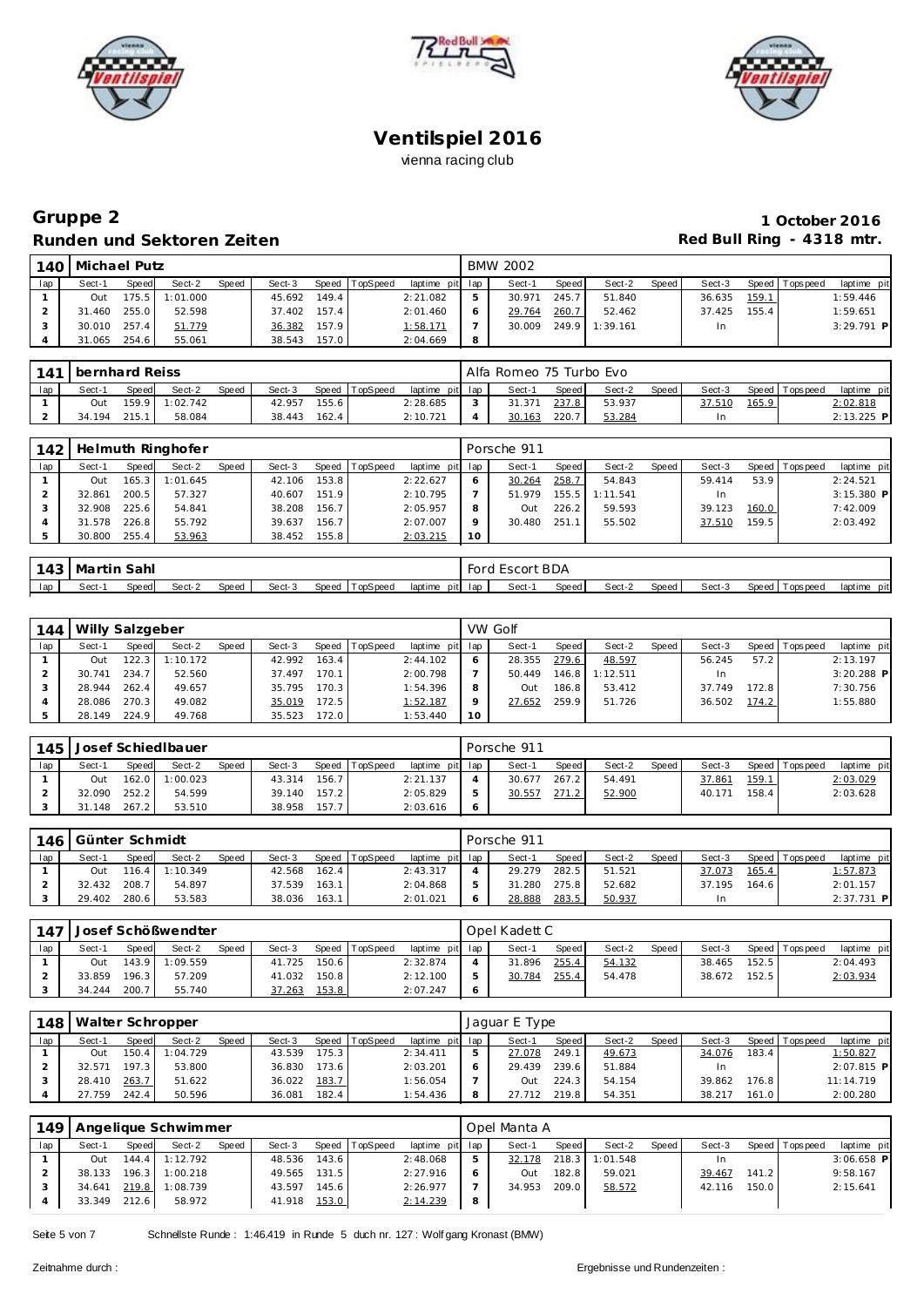





## **Gruppe 2 1 October 2016** Runden und Sektoren Zeiten **Runden und Sektoren Zeiten Red Bull Ring - 4318 mtr.**

| 150 | Andreas Seiverth |        |          |       |        |       |          |                 | Ford Capri RS2600 |       |          |       |        |       |                 |             |
|-----|------------------|--------|----------|-------|--------|-------|----------|-----------------|-------------------|-------|----------|-------|--------|-------|-----------------|-------------|
| lap | Sect-1           | Speed  | Sect-2   | Speed | Sect-3 | Speed | TopSpeed | laptime pit lap | Sect-1            | Speed | Sect-2   | Speed | Sect-3 |       | Speed Tops peed | laptime pit |
|     | Out              | 136.11 | 1:09.195 |       | 41.061 | 155.6 |          | 2:35.049        | 29.734            | 272.1 | 53.215   |       | 37.120 | 160.0 |                 | 2:00.069    |
|     | 31.914           | 243.9  | 55.164   |       | 37.669 | 158.4 |          | 2:04.747        | 30.190            | 264.1 | 1:06.720 |       | In     |       |                 | 2:42.048 P  |
|     | 30.348           | 254.6  | 53.743   |       | 37.116 | 159.3 |          | 2:01.207        | Out               | 202.5 | 55.536   |       | 38.842 | 153.2 |                 | 9:24.908    |
|     | 29.617           | 269.0  | 56.903   |       | 37.603 | 157.0 |          | 2:04.123        | 31.398            | 264.1 | 52.587   |       | 37.435 | 156.1 |                 | 2:01.420    |

| 151 |        |       | Michael Spazierer |       |          |       |          |                 | Ford Capri 3100RS |       |        |       |        |       |                   |                 |
|-----|--------|-------|-------------------|-------|----------|-------|----------|-----------------|-------------------|-------|--------|-------|--------|-------|-------------------|-----------------|
| lap | Sect-1 | Speed | Sect-2            | Speed | Sect-3   | Speed | TopSpeed | laptime pit lap | Sect-1            | Speed | Sect-2 | Speed | Sect-3 |       | Speed   Tops peed | laptime pit     |
|     | Out    |       | 161.5 1:07.325    |       | 8:15.593 | 112.7 |          | 10:04.029       | Out               | 200.0 | 54.869 |       | 38.071 | 154.1 |                   | 9:59.961        |
|     | 32.568 | 217.1 | 53.204            |       |          |       |          | $2:39.734$ P    | 29.826            | 242.4 | 51.394 |       | 34.996 | 159.5 |                   | <u>1:56.21(</u> |

|     | 152   Roland Spazierer |       |                |       |        |       |          |                 | Ford Capri 2600 RS |         |        |       |        |       |                 |             |  |
|-----|------------------------|-------|----------------|-------|--------|-------|----------|-----------------|--------------------|---------|--------|-------|--------|-------|-----------------|-------------|--|
| lap | Sect-1                 | Speed | Sect-2         | Speed | Sect-3 | Speed | TopSpeed | laptime pit lap | Sect-1             | Speed I | Sect-2 | Speed | Sect-3 | Speed | <b>Topspeed</b> | laptime pit |  |
|     | Out                    |       | 143.1 1:11.308 |       | 45.867 | 141.5 |          | 2:43.732        | 31.448             | 245.4   | 52.357 |       | 36.036 | 151.0 |                 | 1:59.841    |  |
|     | 33.511                 | 236.1 | 54.185         |       | 38.722 | 144.2 |          | 2:06.418        | 32.532             | 240.3   | 52.310 |       | 36.094 | 149.4 |                 | 2:00.936    |  |
|     | 32.518                 | 243.5 | 52.538         |       | 36.387 | 149.6 |          | 2:01.443        |                    |         |        |       |        |       |                 |             |  |

| ັ   | nh    | ๊trach ิ |        |       |        |       |          |                 | Porsche | 3.0 RS<br>$\sim$ $\sim$ $\sim$ $\sim$ $\sim$ $\sim$ $\sim$ |       |        |       |        |       |            |                |
|-----|-------|----------|--------|-------|--------|-------|----------|-----------------|---------|------------------------------------------------------------|-------|--------|-------|--------|-------|------------|----------------|
| lap | Sect- | Speed    | Sect-2 | Speed | Sect-3 | Speed | TopSpeed | laptime<br>piti | lar     | Sect-                                                      | Speed | Sect-2 | Speed | Sect-3 | Speed | Tops pee d | pit<br>laptime |

| 154 | Walter Traxler |       |                  |       |        |       |                |                 |   | Porsche 911 RSR |       |                |                    |        |       |                 |              |
|-----|----------------|-------|------------------|-------|--------|-------|----------------|-----------------|---|-----------------|-------|----------------|--------------------|--------|-------|-----------------|--------------|
| lap | Sect-1         | Speed | Sect-2           | Speed | Sect-3 |       | Speed TopSpeed | laptime pit lap |   | Sect-1          | Speed | Sect-2         | Speed <sub>I</sub> | Sect-3 |       | Speed Tops peed | laptime pit  |
|     | <b>Out</b>     |       | $117.3$ 1:13.202 |       | 46.341 | 146.3 |                | 2:48.373        | 5 | Out             |       | 241.3 1:37.790 |                    | In.    |       |                 | $5:34.863$ P |
|     | 32.428         | 233.4 | 55.682           |       | 40.895 | 150.2 |                | 2:09.005        |   | Out             | 229.7 | 54.602         |                    | 41.721 | 153.0 |                 | 8:24.526     |
|     | 31.003         | 250.7 | 53.123           |       | 38.522 | 155.4 |                | 2:02.648        |   | 30.221          | 257.8 | 52.775         |                    | 37.662 | 151.7 |                 | 2:00.658     |
|     | 30.038         |       | 241.0 1:01.895   |       | In     |       |                | $2:25.062$ P    | 8 |                 |       |                |                    |        |       |                 |              |

| 155 | Marco Wagner |       |          |       |        |       |                |                 |    | BMW M1 Procar |       |          |       |        |       |                 |              |
|-----|--------------|-------|----------|-------|--------|-------|----------------|-----------------|----|---------------|-------|----------|-------|--------|-------|-----------------|--------------|
| lap | Sect-1       | Speed | Sect-2   | Speed | Sect-3 |       | Speed TopSpeed | laptime pit lap |    | Sect-1        | Speed | Sect-2   | Speed | Sect-3 |       | Speed Tops peed | laptime pit  |
|     | Out          | 158.  | 1:01.791 |       | 43.381 | 180.0 |                | 2:28.388        |    | 27.169        | 246.8 | 48.934   |       | 35.687 | 184.3 |                 | 1:51.790     |
|     | 28.775       | 236.1 | 50.838   |       | 38.621 | 129.7 |                | 1:58.234        |    | 28.364        | 291.2 | 1:27.195 |       | In.    |       |                 | $3:03.357$ P |
|     | 30.690       | 258.2 | 51.278   |       | 34.950 | 185.9 |                | 1:56.918        |    | Out           | 187.7 | 59.117   |       | 38.382 | 184.6 |                 | 9:02.108     |
|     | 27.441       | 262.9 | 51.388   |       | 34.963 | 183.7 |                | 1:53.792        |    | 26.808        | 269.0 | 48.542   |       | 34.648 | 184.0 |                 | 1:49.998     |
|     | 26.821       | 253.8 | 50.970   |       | 36.051 | 181.5 |                | 1:53.842        | 10 |               |       |          |       |        |       |                 |              |

| 156 | Robert Wehr |       |          |       |        |       |          |                 | Alfa Romeo Fastback |              |          |       |        |                    |                   |              |
|-----|-------------|-------|----------|-------|--------|-------|----------|-----------------|---------------------|--------------|----------|-------|--------|--------------------|-------------------|--------------|
| lap | Sect-1      | Speed | Sect-2   | Speed | Sect-3 | Speed | TopSpeed | laptime pit lap | Sect-1              | <b>Speed</b> | Sect-2   | Speed | Sect-3 |                    | Speed   Tops peed | laptime pit  |
|     | Out         | 25.9  | 1:12.733 |       | 46.996 | 132.4 |          | 2:45.516        | 33.906              | 227.8        | 55.469   |       | 41.189 | 96.3               |                   | 2:10.564     |
|     | 38.661      | 210.1 | 1:00.700 |       | 44.727 | 134.5 |          | 2:24.088        | 49.219              | $146.4$      | 1:24.293 |       | In     |                    |                   | $3:34.281$ P |
|     | 34.356      | 220.4 | 59.346   |       | 42.349 | 131.7 |          | 2:16.051        | Out                 | 186.4        | 1:05.588 |       | 43.943 | 139.0 <sub>1</sub> |                   | 8:19.256     |
|     | 34.177      | 225.9 | 57.636   |       | 39.480 | 139.5 |          | 2:11.293        | 37.188              | 186.2        | 59.507   |       | In     |                    |                   | $2:37.806$ P |

| 157 | 7   Michael Weilemann |        |        |       |        |                |         |         | <b>BMW 2002</b> |       |        |       |        |                   |                |
|-----|-----------------------|--------|--------|-------|--------|----------------|---------|---------|-----------------|-------|--------|-------|--------|-------------------|----------------|
| lap | Sect-                 | Speedl | Sect-2 | Speed | Sect-3 | Speed TopSpeed | laptime | pit lap | Sect-           | Speed | Sect-2 | Speed | Sect-3 | Speed   Tops peed | pit<br>laptime |

| 158 |        |       | Hildegard Windhofer |       |        |       |          |         |         | Opel Kadett C |       |        |         |        |                 |             |
|-----|--------|-------|---------------------|-------|--------|-------|----------|---------|---------|---------------|-------|--------|---------|--------|-----------------|-------------|
| lap | Sect-' | Speed | Sect-2              | Speed | Sect-3 | Speed | TopSpeed | laptime | pit lap | Sect-         | Speed | Sect-2 | Speed i | Sect-3 | Speed Tops peed | laptime pit |

| 159 |        | Christian Zimmermann<br>Sect-3<br>Speed TopSpeed<br>Sect-2<br>Speed<br>Speed<br>Sect-1<br>130.6<br>103.4 1:15.797<br>47.808<br>Out |                |  |        |       |  |                 |  | Alfa Romeo GTV Turbo |         |          |         |        |                 |              |
|-----|--------|------------------------------------------------------------------------------------------------------------------------------------|----------------|--|--------|-------|--|-----------------|--|----------------------|---------|----------|---------|--------|-----------------|--------------|
| lap |        |                                                                                                                                    |                |  |        |       |  | laptime pit lap |  | Sect-1               | Speed I | Sect-2   | Speed I | Sect-3 | Speed Tops peed | laptime pit  |
|     |        |                                                                                                                                    |                |  |        |       |  | 2:47.895        |  | 36.456               | 190.4   | 1:01.813 |         |        |                 | $2:59.429$ P |
|     | 36.816 |                                                                                                                                    | 181.0 1:00.808 |  | 44.124 | 136.4 |  | 2:21.748        |  |                      |         |          |         |        |                 |              |

| 160 | Christian Zudrell |       |        |              |        |       |          |                 |               | Plymouth Barracuda |           |        |       |        |                 |             |
|-----|-------------------|-------|--------|--------------|--------|-------|----------|-----------------|---------------|--------------------|-----------|--------|-------|--------|-----------------|-------------|
| lap | Sect-1            | Speed | Sect-2 | <b>Speed</b> | Sect-3 | Speed | TopSpeed | laptime pit lap |               | Sect-1             | Speed     | Sect-2 | Speed | Sect-3 | Speed Tops peed | laptime pit |
|     | 30.065            | 218.0 | 55.462 |              | 39.836 |       |          | 2:05.363        |               | 10:40.921          | $196.6 -$ | 56.963 |       | 39.872 |                 | 12:17.756   |
|     | 29.269            | 227.5 | 55.203 |              | 38.476 |       |          | 2:02.948        | $\mathcal{P}$ | 29.230             | 227.8     | 54.171 |       | 40.539 |                 | 2:03.940    |
|     | 29.178            | 223.7 | 55.235 |              | 38.014 |       |          | 2:02.427        | 6             |                    |           |        |       |        |                 |             |

Seite 6 von 7 Schnellste Runde : 1:46.419 in Runde 5 duch nr. 127 : Wolf gang Kronast (BMW)